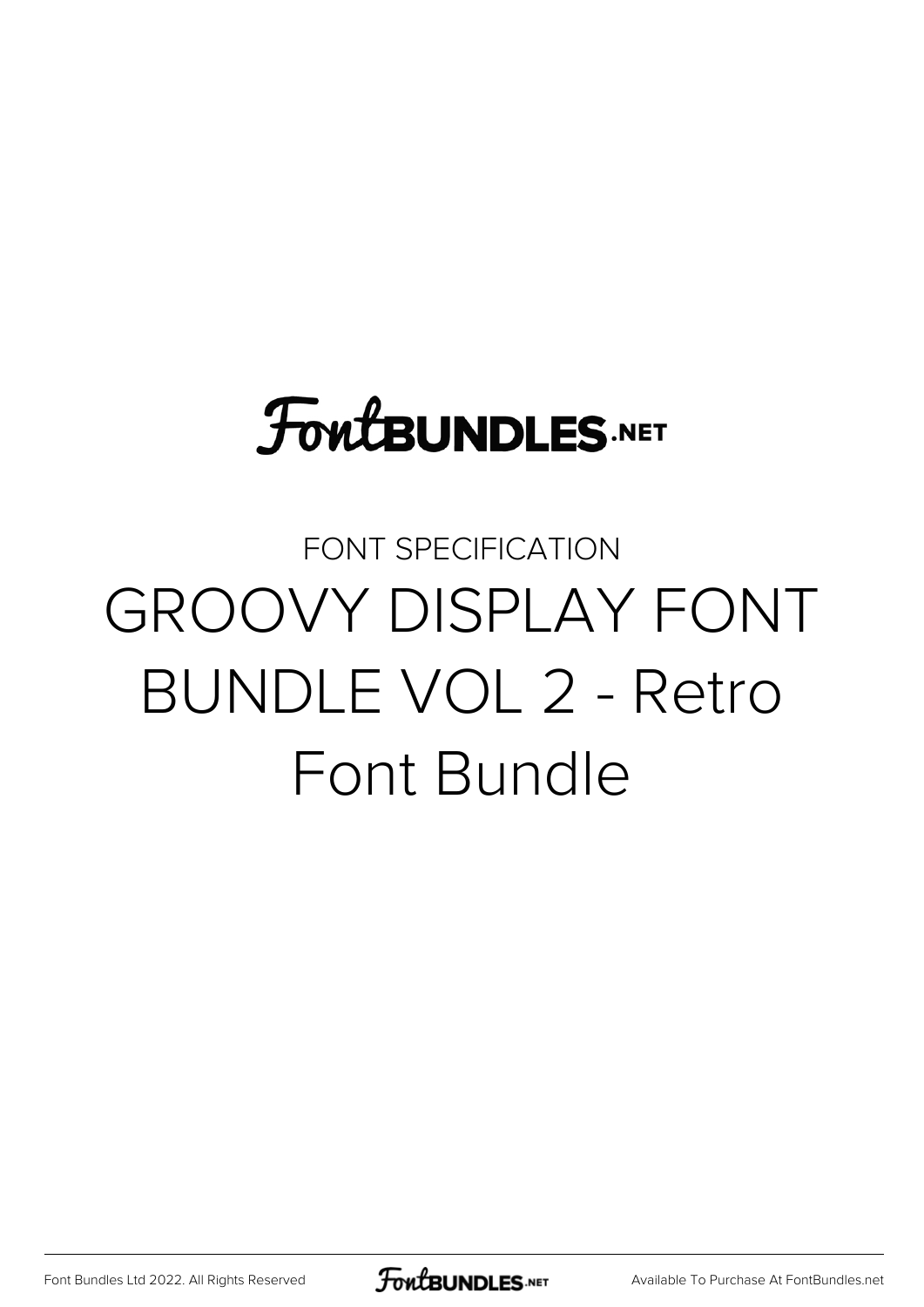#### **BFC Retro Cookie Sh - Regular**

**Uppercase Characters** 

#### ABCDEFCHI JEHMOFO BS TUVTKTZ

Lowercase Characters

#### ABCDEFCHI JEBLADOFO BS TUVTKTZ

**Numbers** 

#### 0888086939

Punctuation and Symbols

|  |  |  | $\begin{array}{ccccccccccccccccc}\n\mathbf{1} & \mathbf{2} & \mathbf{3} & \mathbf{4} & \mathbf{4} & \mathbf{5} & \mathbf{5} & \mathbf{6} & \mathbf{7} & \mathbf{8} & \mathbf{8} & \mathbf{9} & \mathbf{1} & \mathbf{1} & \mathbf{1} & \mathbf{1} & \mathbf{1} & \mathbf{1} & \mathbf{1} & \mathbf{1} & \mathbf{1} & \mathbf{1} & \mathbf{1} & \mathbf{1} & \mathbf{1} & \mathbf{1} & \mathbf{1} & \mathbf{1} & \mathbf{1} & \mathbf{1$ |  |
|--|--|--|----------------------------------------------------------------------------------------------------------------------------------------------------------------------------------------------------------------------------------------------------------------------------------------------------------------------------------------------------------------------------------------------------------------------------------------|--|
|  |  |  |                                                                                                                                                                                                                                                                                                                                                                                                                                        |  |
|  |  |  |                                                                                                                                                                                                                                                                                                                                                                                                                                        |  |
|  |  |  |                                                                                                                                                                                                                                                                                                                                                                                                                                        |  |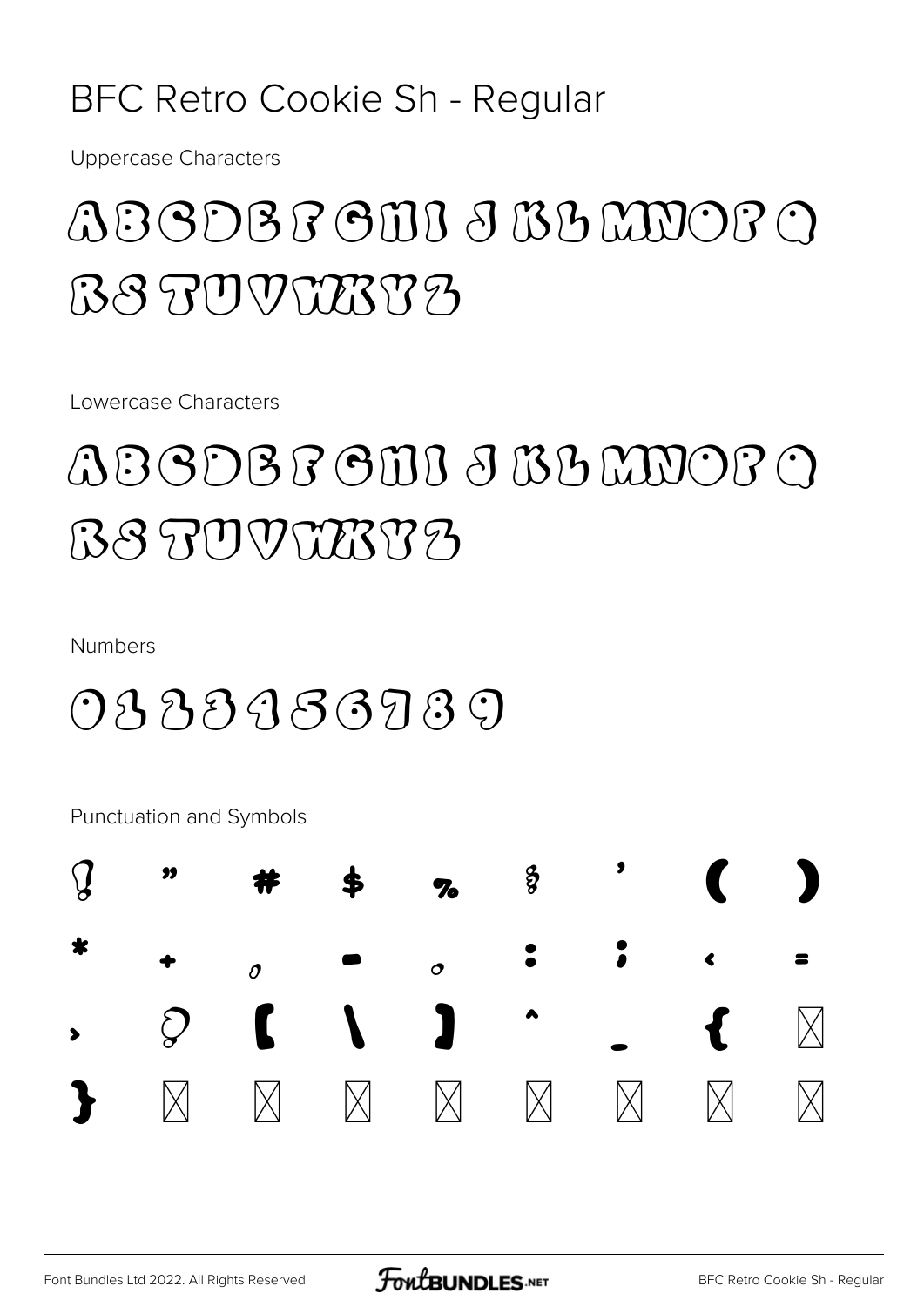

All Other Glyphs



FontBUNDLES.NET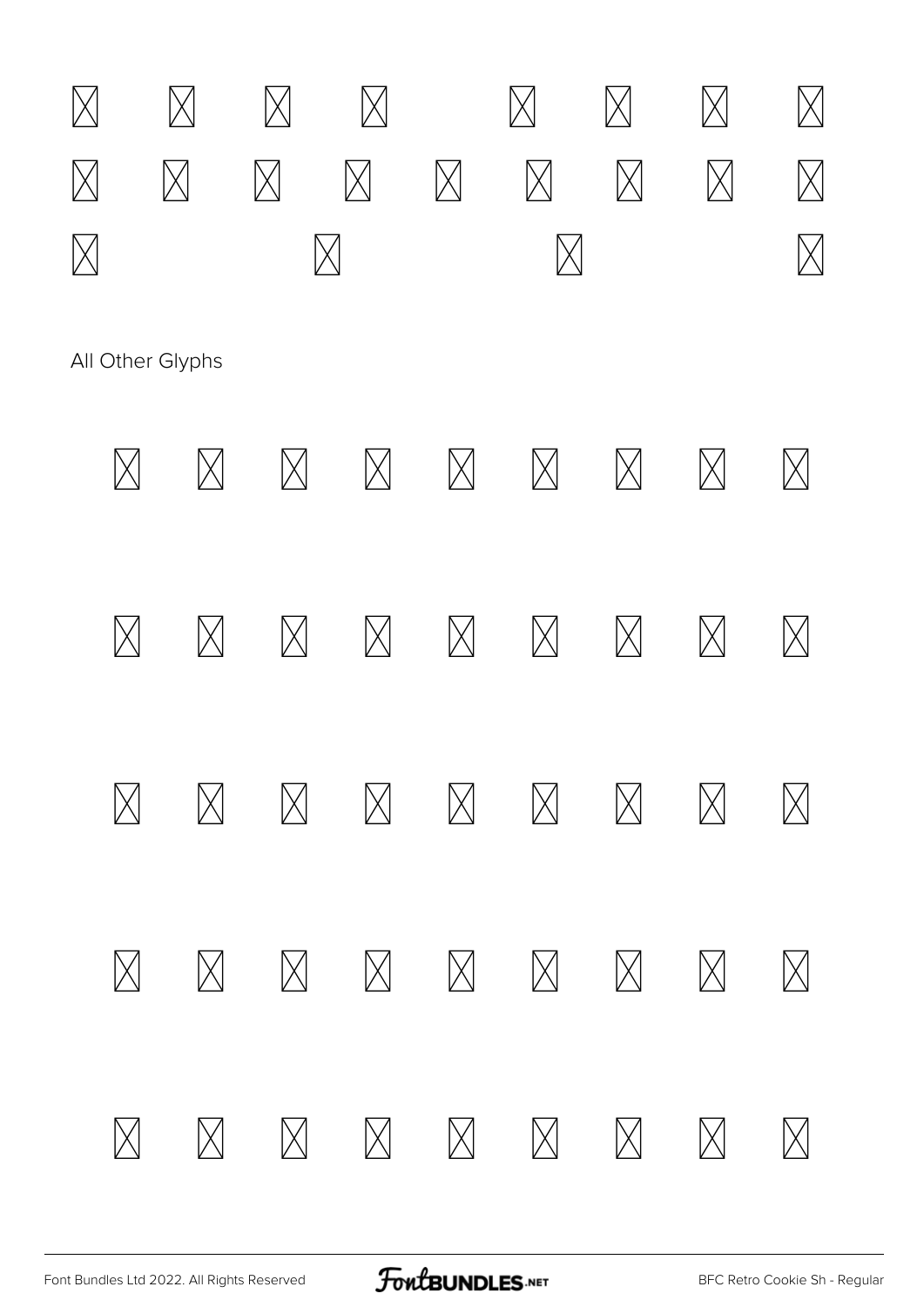# í î ï ð ñ ò ó ô õ  $O$   $\div$   $O$   $O$   $O$   $O$   $O$   $3$   $p$

 $\gamma$ 

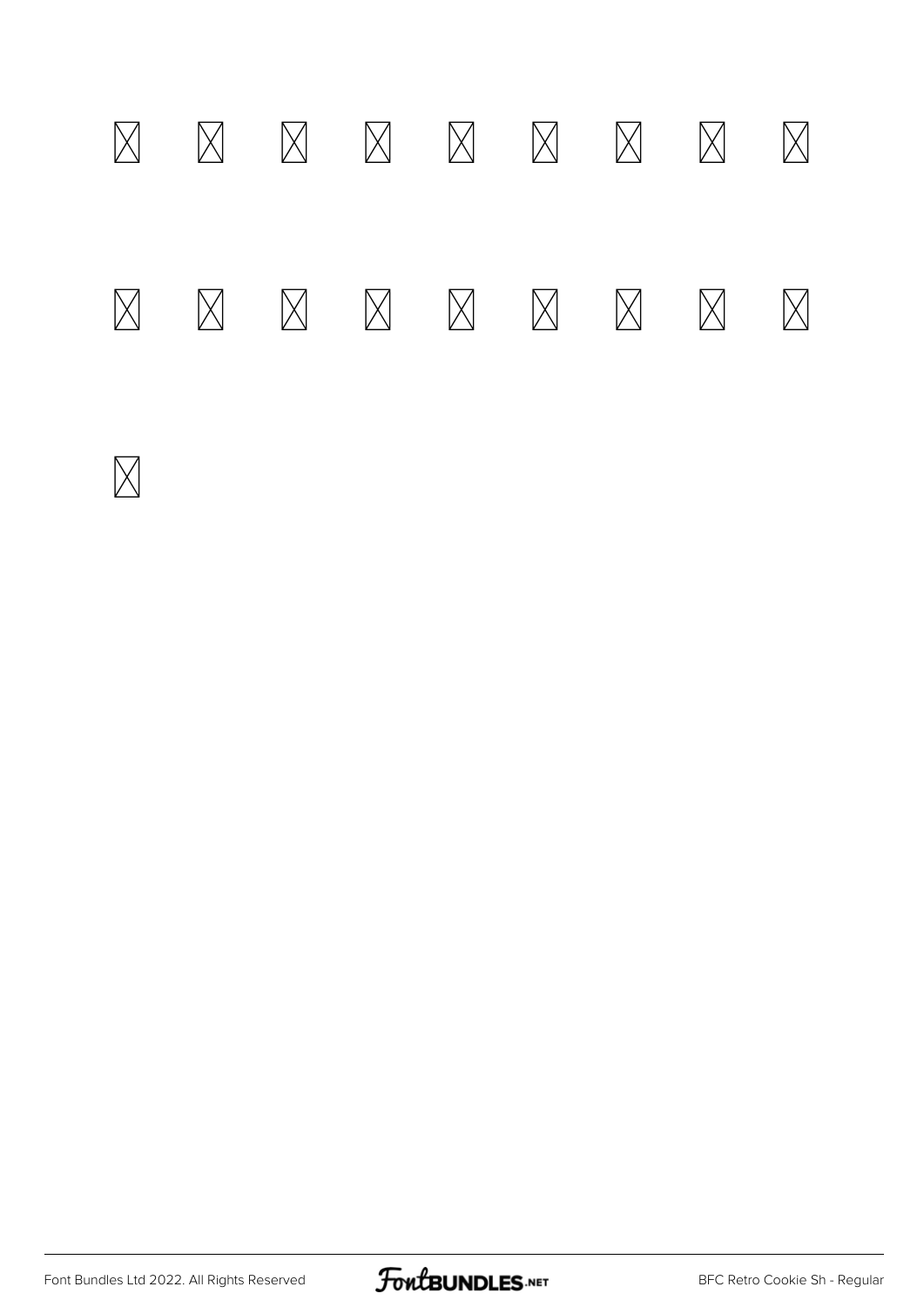#### **BFC Wild Thing Lnd - Regular**

**Uppercase Characters** 

#### ABGDEFGHI JKLMNOPO R S T U V WX Y Z

Lowercase Characters

#### ABGDEFGHI JKLMNOPO R S T U V WX Y Z

#### **Numbers**



Punctuation and Symbols

|  |  |  | ) D C 1 J . ( 1<br>) j & £ ¤ \ i § . |  |
|--|--|--|--------------------------------------|--|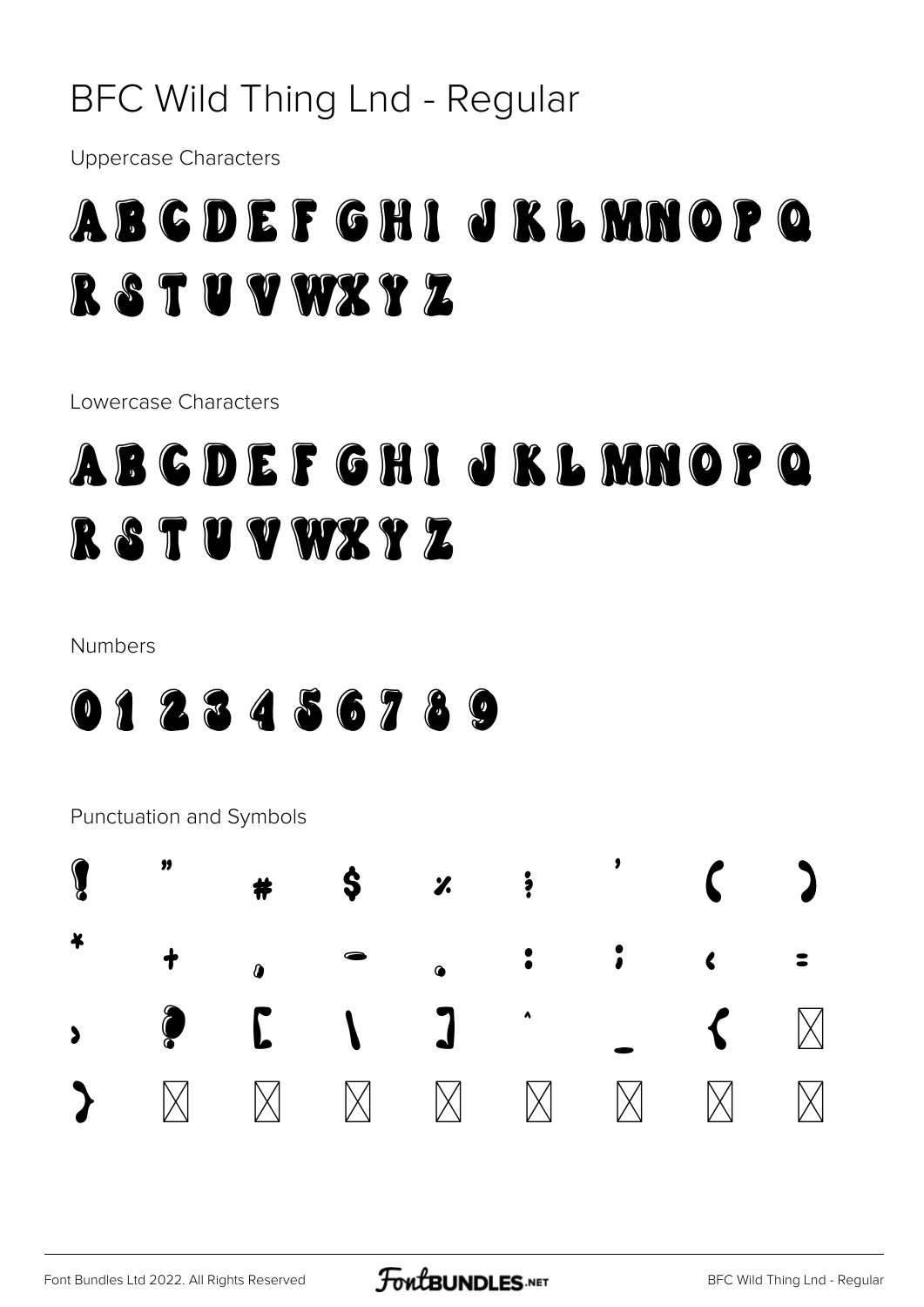

All Other Glyphs

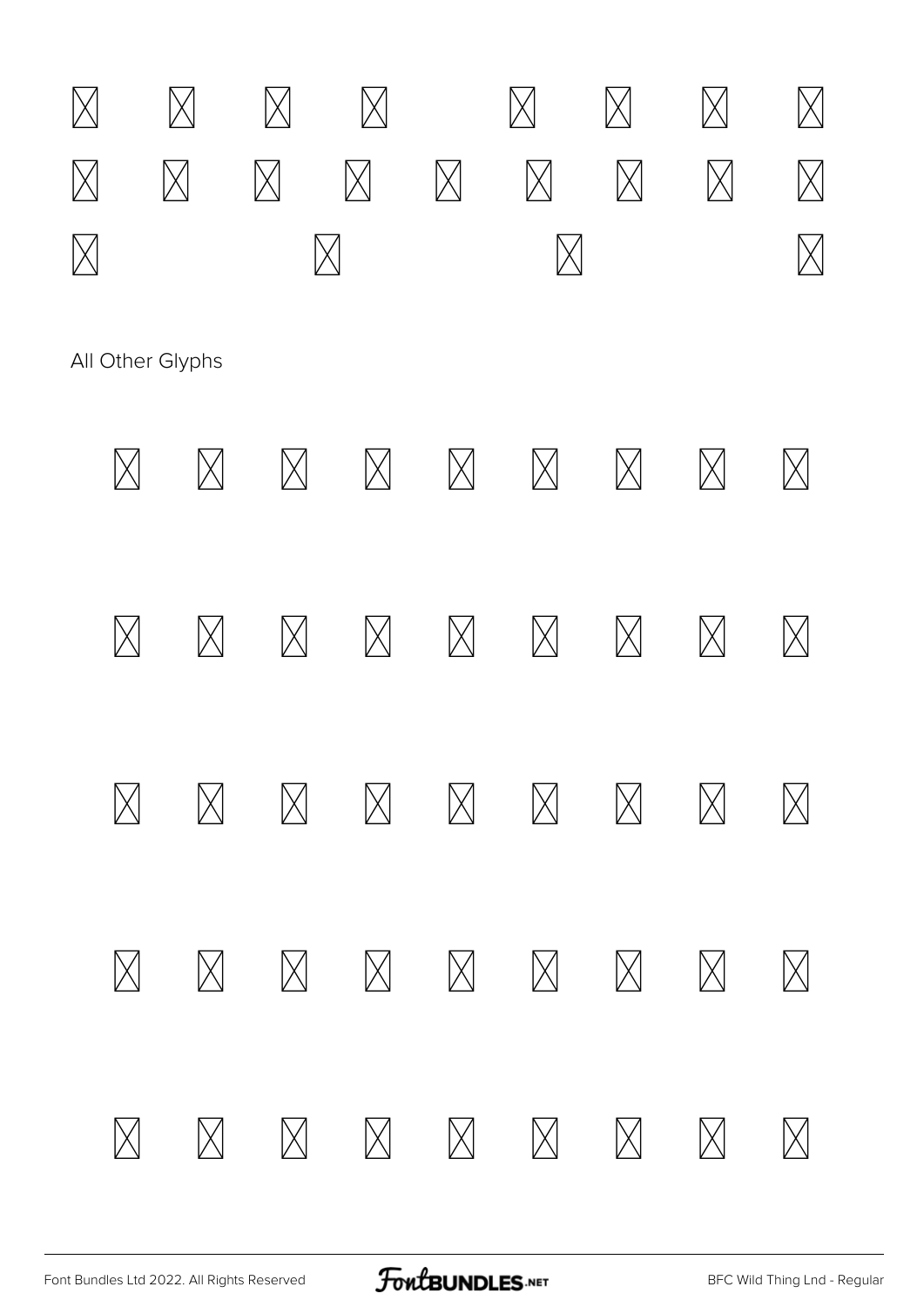

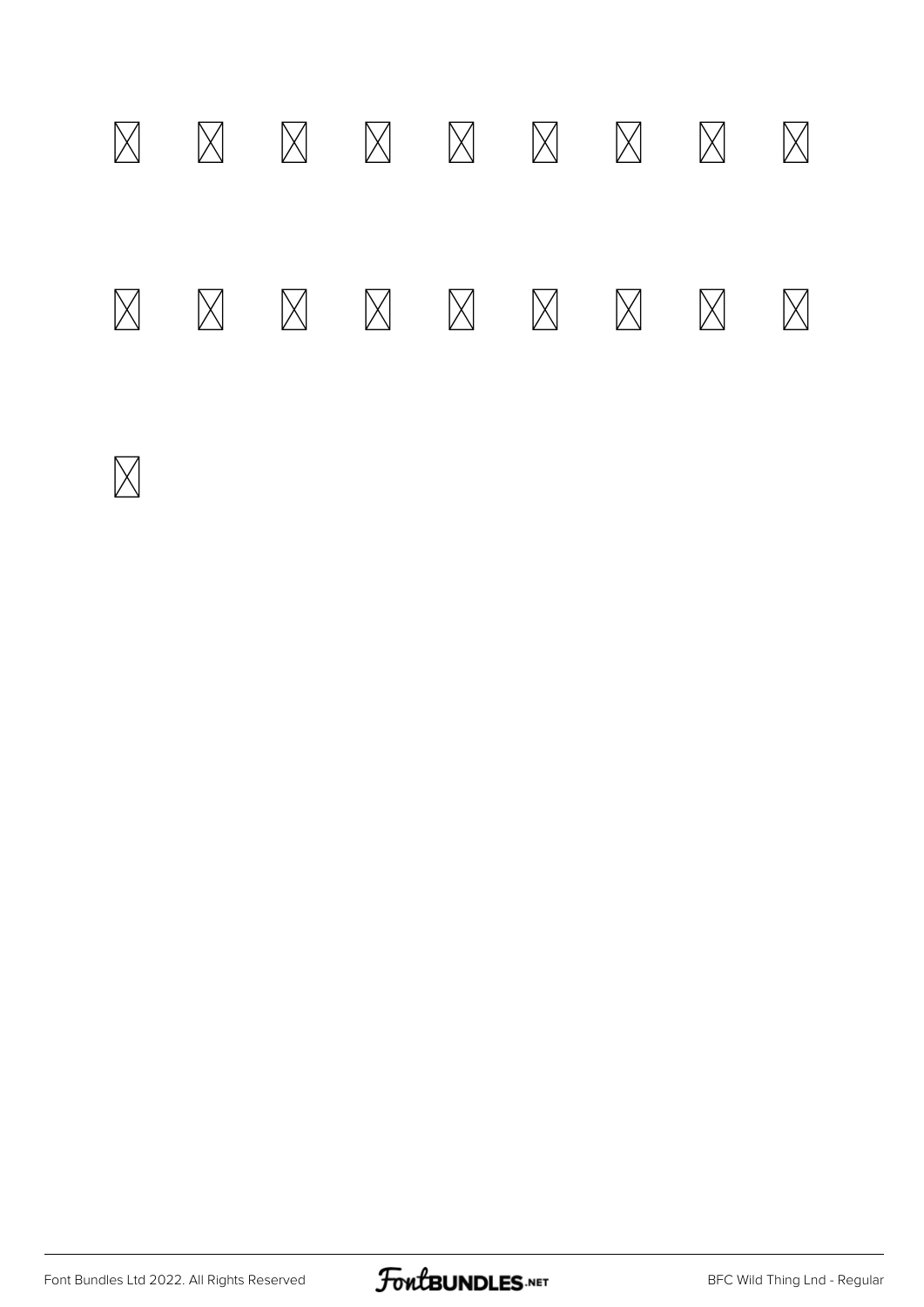#### **BFC Parkway - Regular**

**Uppercase Characters** 

### ABCDEFGHI JKLMNOPQ RSTUVWXYZ

Lowercase Characters

### ABCDEFGHI JKLMNOPQ RSTUVWXYZ

**Numbers** 

#### 0123456789

Punctuation and Symbols

|  |  |  | $\vdots$ " # \$ % ? $\vdots$ \ $\bigcirc$ |  |
|--|--|--|-------------------------------------------|--|
|  |  |  |                                           |  |
|  |  |  | 3 ? C \ 3 ^ - { 1<br>3 i ¢ £ ¤ \ i § ^    |  |
|  |  |  |                                           |  |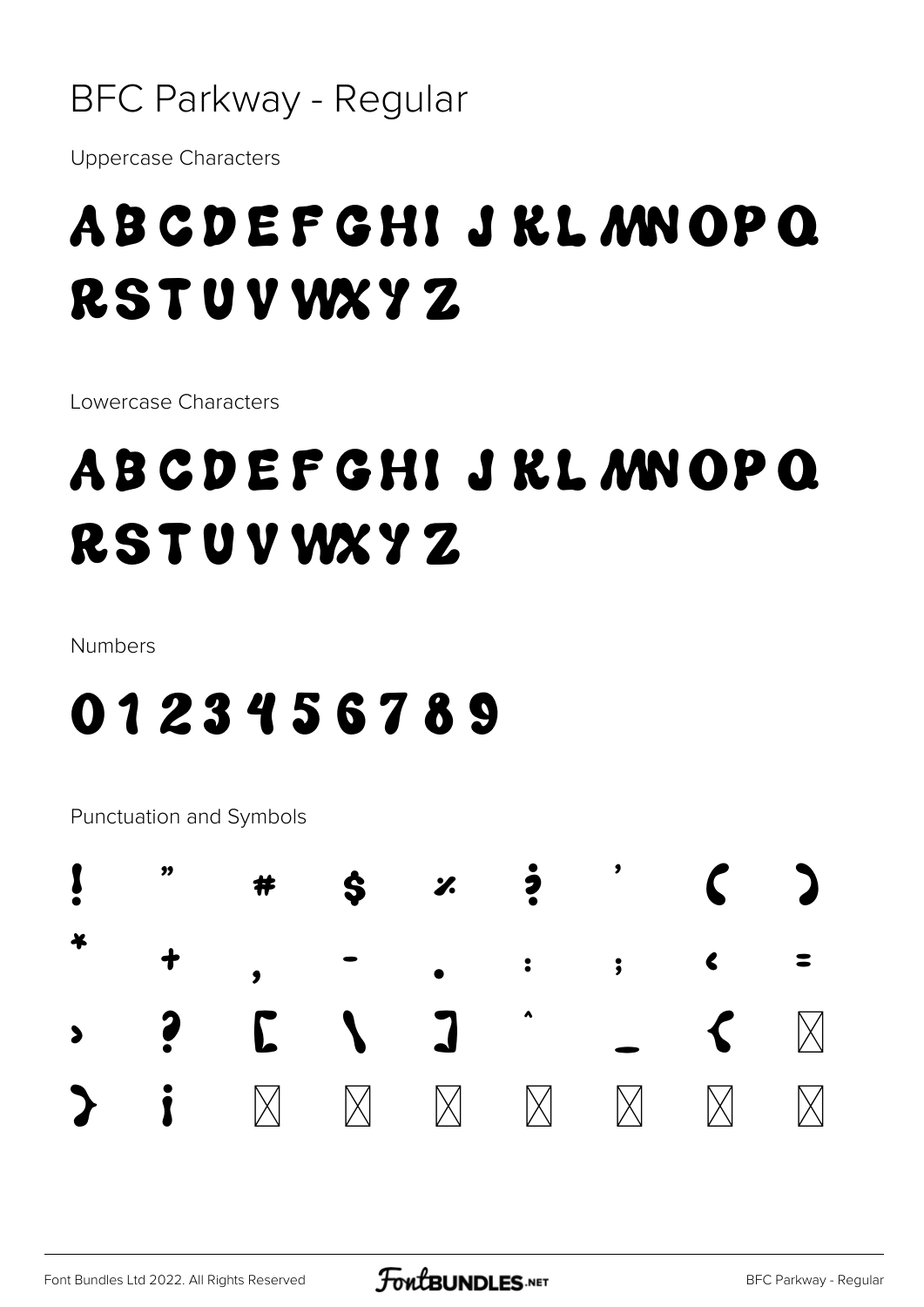

All Other Glyphs